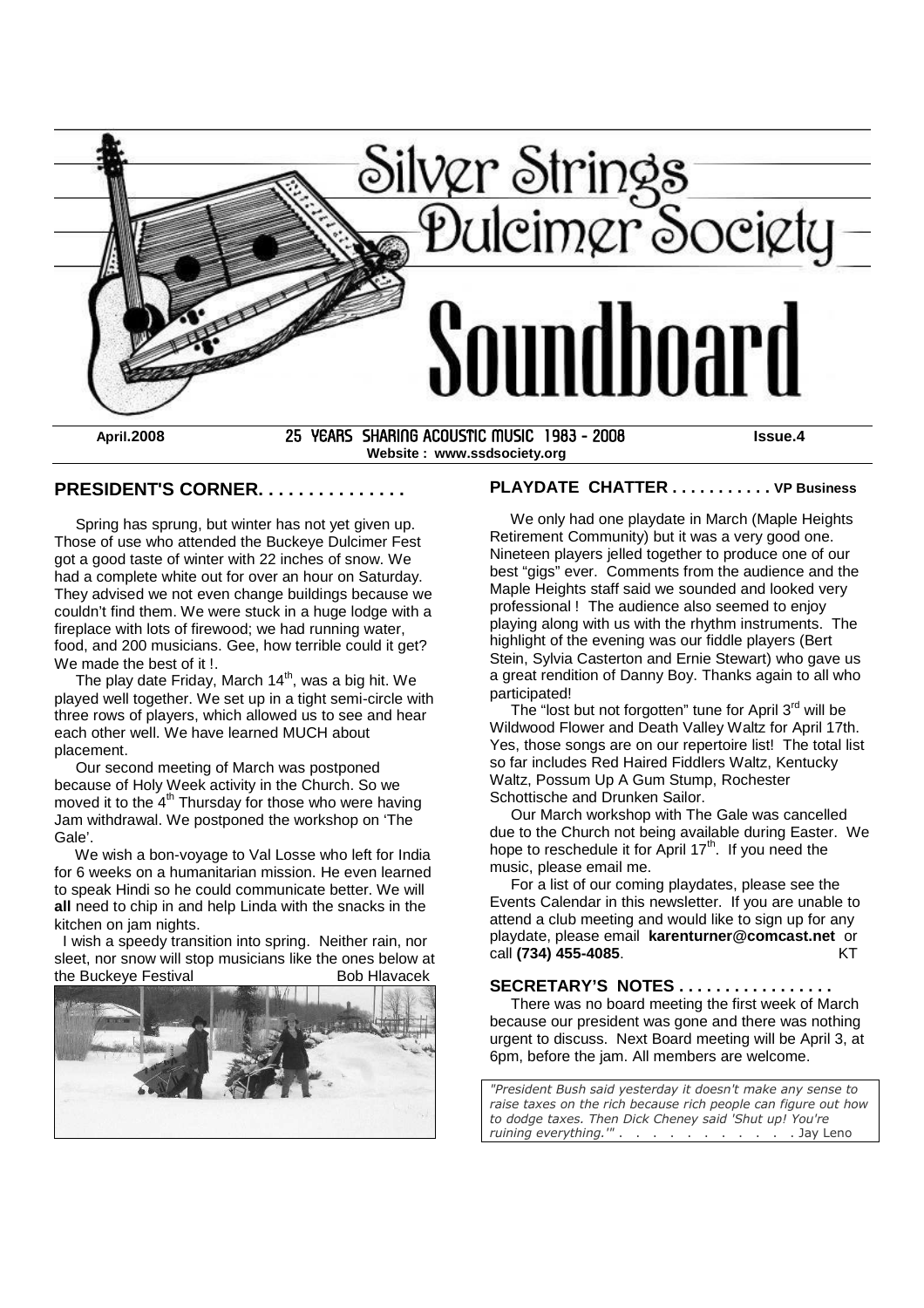| <b>Key</b>                       | <b>Tune</b>                    | <b>Play</b>                 |
|----------------------------------|--------------------------------|-----------------------------|
| $rac{G}{D}$                      | Westphalia Waltz               | 2                           |
|                                  | Chinese Breakdown / Nelly Bly  | 2/2                         |
|                                  | John Ryan's Polka              |                             |
| D<br>G<br>G                      | Sophrina                       |                             |
|                                  | Red Apple Rag                  |                             |
| $rac{a}{D}$                      | Down Yonder                    | $\frac{3}{3}$ $\frac{3}{3}$ |
|                                  | Viola's Schottische            |                             |
| Em                               | Lisdoonvarna / Riding Load Hay | 3/3                         |
| D                                | Sandy River Belle              | 3                           |
|                                  | Southwind                      | $\overline{3}$              |
|                                  | Hey Polka                      | 4                           |
| D   Q   Q   Q   G   Q   G   Q    | Five Foot Two                  | 3                           |
|                                  | <b>Tick Tock Polka</b>         | $\overline{3}$              |
|                                  | Whiskey Before Breakfast       |                             |
|                                  | Silver & Gold 2 Step           | $\frac{3}{3}$ $\frac{3}{3}$ |
|                                  | Maggie                         |                             |
|                                  | Peek-A-Boo Waltz               |                             |
| $E_{m}$                          | Missouri                       | $\overline{3}$              |
|                                  | D/G/C Golden Slippers          | 2/2/2                       |
|                                  | <b>Extras</b>                  |                             |
| D                                | Painter's Polka                | 3                           |
| $\bar{\bar{D}}$                  | Angleworm Wiggle               | 3                           |
| $\overline{\overline{\text{c}}}$ | Tennessee Waltz                | $\overline{3}$              |
|                                  |                                |                             |

### **April 2008 Playlist**

# **Buckeye Festival 2008, Ashley, Ohio**



Representing Silver Strings at the Buckeye Festival in Ohio last month, were Luke Kawecki, Sandy Johnson, Pennye Scheiber, Sandi Hlavacek, Bob Hlavacek, Dawn Sorento, and Janelle Pacic.

Although Ohio is notably a "mountain dulcimer oriented state", all of our attendees were hammered dulcimer players at varying levels from advanced beginner through advanced. All were enthusiastically pleased with the quality of the instruction they received.

We jammed with some visitors from Colorado, and found interesting variations in how our familiar tunes are played in the Rocky Mountains. Folk music is, indeed, a living entity, which changes by geography, just like our speech patterns. Now... does anyone know how to "play southern" for us ?

### **V.P. PROGRAMS . . . . . . . . . . . . . . . . . . . . . . .**

It's that time of year for me to talk about the campout June13th to June 15th. If you come on Friday, we will have a potluck dinner that night... everyone bring a dish to pass and your own utensils. Saturday morning, we'll have a pancake and sausage breakfast with everything provided. I hope to have five workshops, but that isn't confirmed yet. No workshops will overlap, so we can improve on more than one instrument. There will be a late afternoon slow jam after the workshops. Saturday night we'll have dinner catered by Elegant Caterers and a jam session in the barn in the evening. At their request, you need to **mail your \$25 deposit directly to Myers Lake campground** by May 15th for campers, I will **not** be accepting the Registration forms or the money. If you don't camp, there are some cabins available, so check into that option. The sooner the reservations are sent in, the sooner we will know if we have enough for group camping or if we need two group camp areas.

Each year, Strings people have played for the Sunday morning service at the lake's edge. Religious music packs will be available for anyone interested in joining that. Next month I'll be specific about all these details so you will be well informed and I'll also be able to tell you if the camping fees are the same as last years. As yet, I haven't heard back from the Myers Lake manager, so I'm unable to confirm with you what the 2008 prices are. If you have any questions or suggestions about this years' campout please feel free to talk to me.

Come one come all... sign up to host Variety Night for May and have the time of your life !!! Ask anyone who has hosted Variety Night, and they'll tell you how much fun it is. You don't have to be funny, you don't have to be witty, you just have to be willing to have fun.

Thanks ! Linda Losse

### **MARK YOUR CALENDAR :**

| Apr.19 SSDS Playdate 6:30 pm            |  |
|-----------------------------------------|--|
| Garden City Towers,  Garden City        |  |
| Apr. 23. SSDS Playdate. PM (T.B.A)      |  |
| Danish Broth. & SisterhoodFrmgtn Hills. |  |
| Apr. 24. SSDS Playdate. 11:am           |  |
| Farmington Hills Police. Frmgtn. Hills  |  |
| May 29 SSDS Variety Night 6:pm          |  |

#### **FAVORITE FESTIVALS & FUN :**

| March 5-9. Buckeye Festival, Ashley Ohio<br>June 13-15 SSDS Campout, Meyers Lake                                                            |  |  |  |  |
|---------------------------------------------------------------------------------------------------------------------------------------------|--|--|--|--|
| June 20-22 Uncle Carl's Campout, Coldwater<br>July 17-20 Evart Funfest<br>Aug.3 SSDS Annual Picnic                                          |  |  |  |  |
| Aug. 15-17 Midland Dulcimer Fest                                                                                                            |  |  |  |  |
| IF THERE IS A FESTIVAL OR OTHER LEARNING<br><b>OPPORTUNITY YOU KNOW &amp; ENJOY, PLEASE LET ME</b><br>KNOW, SO IT CAN BE NOTED IN OUR NEWS. |  |  |  |  |
| Editor datadoc@sbcqlobal.net                                                                                                                |  |  |  |  |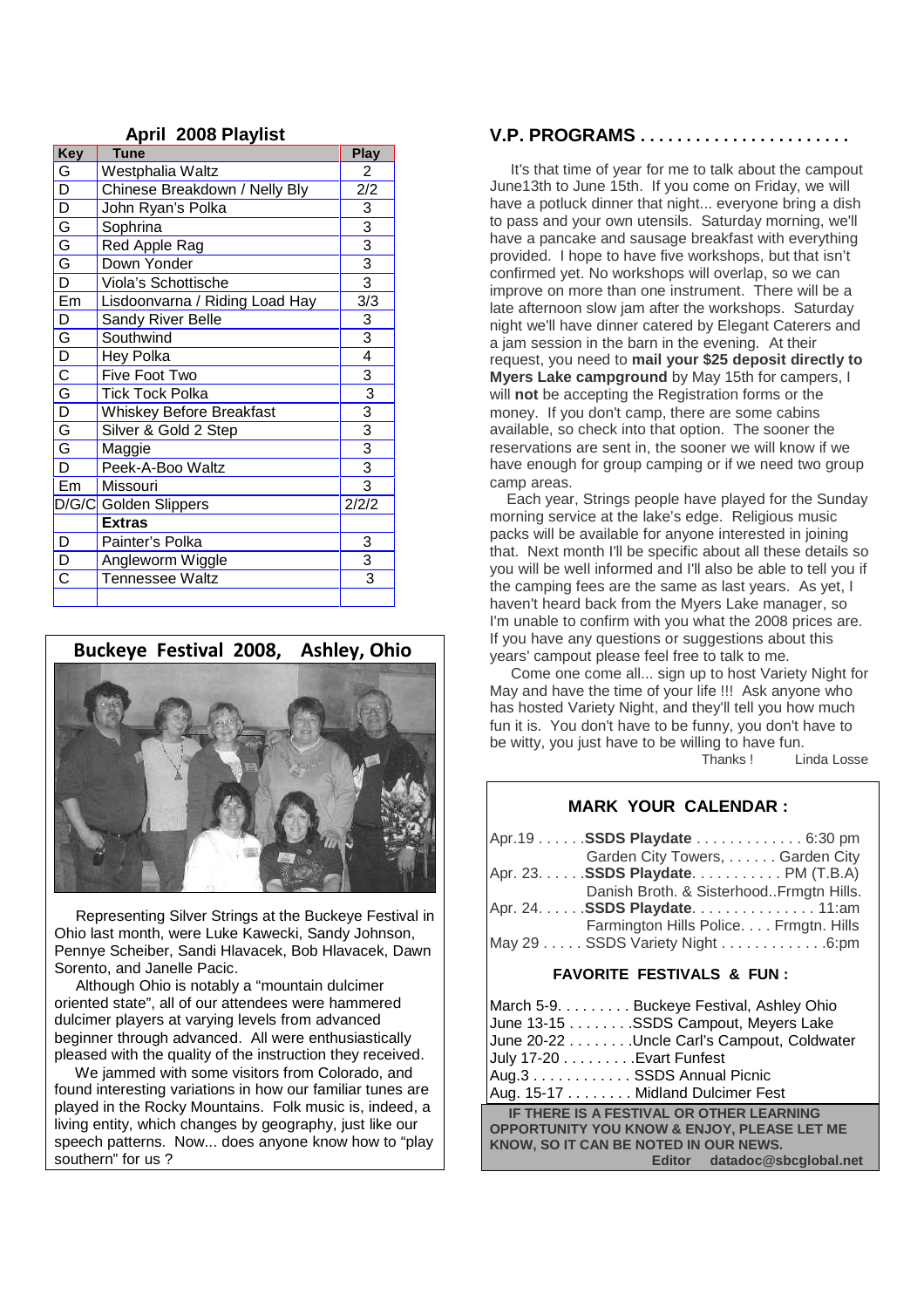#### **North Central Regional Fiddlers Convention**

The 19th Annual North Central Regional Fiddlers Convention will be held August 8-9 at the Hillsdale County Fairgrounds, Hillsdale, MI. Gates open at 8 a.m. both days. Camping is available for the weekend. Workshops are held Friday and Saturday. There will be jamming at the campsites Wednesday and Thursday for early birds.

Co-sponsored by the Jonesville Lions Club. For more information, e-mail <info@michiganfiddlers.com>

**NOTE :** The North Central Regional Fiddlers Convention is a really nice festival. (We never miss it !). It's very low key, a few workshops, and lots of jamming. It is focused on the fiddle, but all acoustics are welcome. and sometimes there is a workshop for other instruments......................................... Lynn Ellen Kaiser

### **A to Z's of Hammered Dulcimer with Rick Thum**

### **(Monday - Wednesday) July 14 - 16th, 2008 9:00 to 11:30 A.M. and 12:30 to 4:00 P.M. Evart Free Methodist Church, 6151 95th Ave**

Workshop held in the air conditioned Church Hall directly across the road behind fairgrounds. Intensive training workshop on all levels for beginning, intermediate and advanced students for three consecutive days before Evart Funfest begins. Tape recorders are welcome! **LIMITED SEATING - PRE-REGISTRATION NECESSARY**

#### **Cost: \$165 workshop includes :**

- **\*** learning jam on Tuesday night
- **\*** catered dinner on Wednesday night
- **\*** fun jam session and
- **\*** possibly contra dance to close out the class.

**Contact . . . Rick Thum, 6710 Twin River Rd. Eureka, MO 63025 email: rthum@rthum.com website: www.rthum.com**

#### *Dear Internal Revenue Service:*

*Enclosed you will find my 2005 tax return showing that I owe \$3,407.00 in taxes. Please note the attached article from the USA Today newspaper, dated 12 November, wherein you will see the Pentagon (Department of Defense) is paying \$171.50 per hammer and NASA has paid \$600.00 per toilet seat.*

*I am enclosing four (4) toilet seats (valued @ \$2,400) and six (6) hammers valued @ \$1,029), which I secured at Home Depot, bringing my total remittance to \$3,429.00.*

*Please apply the overpayment of \$22.00 to the "Presidential Election Fund," as noted on my return. You can do this inexpensively by sending them one (1) 1.5 " Phillips Head screw (see aforementioned article from USA Today newspaper detailing how H.U.D. pays \$22.00 each for 1.5" Phillips Head Screws). One screw is enclosed for your convenience.*

*It has been a pleasure to pay my tax bill this year, and I look forward to paying it again next year.*

*Sincerely, A Satisfied Taxpayer*



I would like to thank everyone for the cards, emails, letters, phone calls, and good wishes before and after my surgery a few weeks ago. It warms my heart to know their are so many kind and caring folks in our music group. I will be seeing you soon at practice.

Thanks Again, Sally Niemczewski

Thank You to everyone for thinking of me with emails, cards and prayers. It helps to be remembered and loved from a great group of people.

Love, Theresa Smith

## **IT'S APRIL. . . LET'S CELEBRATE ! ! !**

## **HAPPY BIRTHDAY !**

- **1**….. Alice Avery
- **1**….. Larry Roper
- **10**… Luke Kawecki
- **13**… Bill Deighton
- **27**… Jason Yanity

**PLEASE CHECK THE LIST ON THE BACK TABLE AT JAMS, AND ADD YOUR NAME & BIRTHDAY/ANNIVERSARY, IF MISSING.**

**Blue Water Folk Society is pleased to announce the 7th Annual:**

# Thumfest

**A Traditional Music Festival on the Shores of Lake Huron Labor Day Weekend August 29-31, 2008 in Lexington, Michigan Friday, 7 pm till 10 pm Saturday, 10 am till 10 pm Sunday, 10 am till 12 pm Featuring Three Main Stages Dance Hall, Jam Site Workshops, Kid's Area Song Circle, Craft Area. Downtown Lexington, Michigan <** This will be a FREE event again this year !!! Paid for with donations

Bluewaterfolk.org

**APRIL FOOLS HAVE NO RULES ! ! !**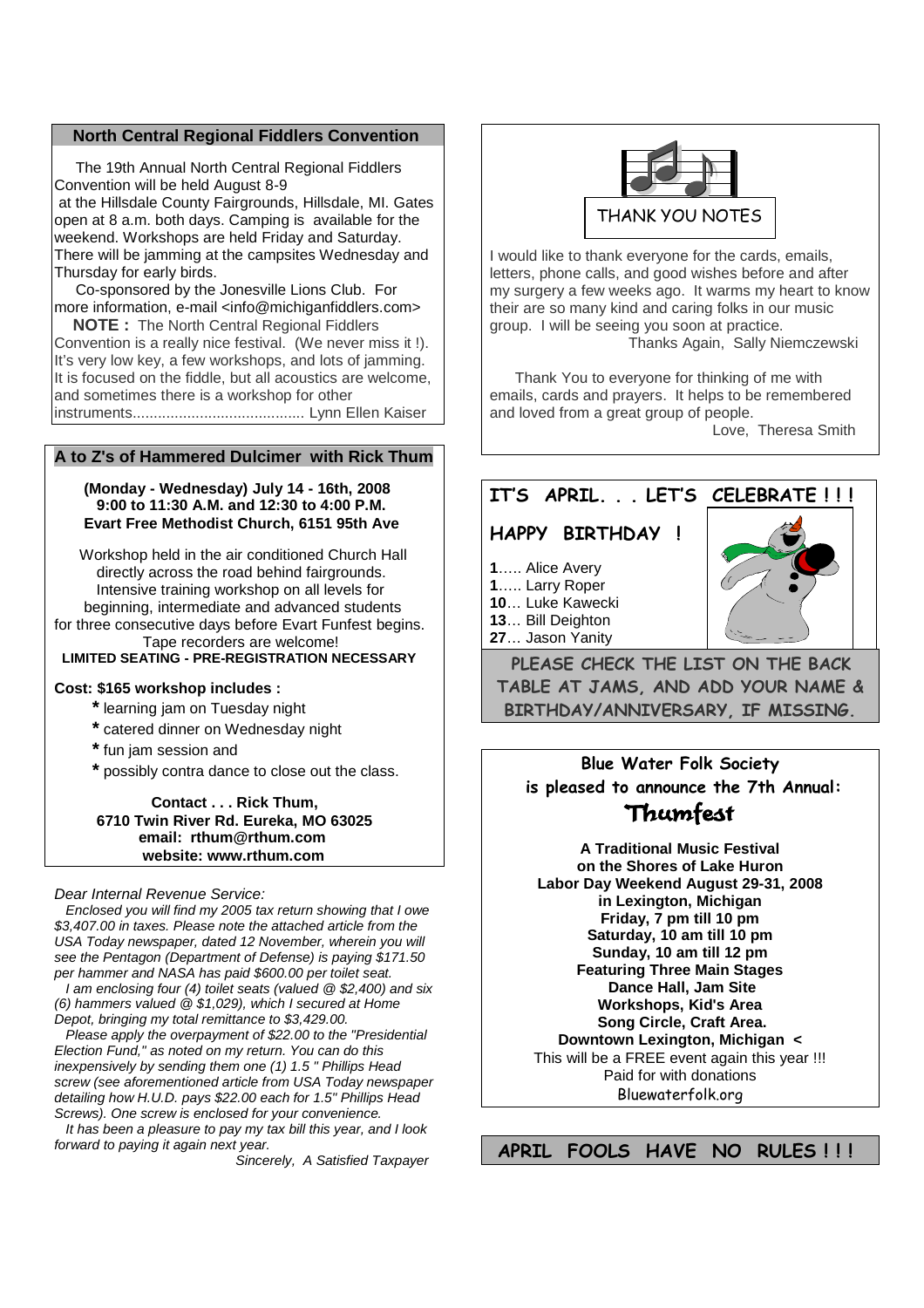

Gather your camping supplies, and dream about the festival and campout season to come. This snow won't last forever !

**Uncle Carl's Dulcimer Club** is a group meeting once monthly, near Jackson. Many of our SSDS members are also associated with this group. Their campout is one week after ours. We join each other's weekend, and as with our own, you are invited for the entire weekend or to drive in for Saturday. (Motels are available for non-campers.)

## **REGISTRATION FORM**

.Uncle Carl's Dulcimer Club Campout Waffle Farm Campground, Coldwater, Mi. June 27-28-29, 2008 **Reservations due MAY 1st**

Name\_\_\_\_\_\_\_\_\_\_\_\_\_\_\_\_\_\_\_\_\_\_\_\_\_\_\_\_\_\_\_\_\_\_\_\_\_\_\_\_

Address

City, State, Zip\_\_\_\_\_\_\_\_\_\_\_\_\_\_\_\_\_\_\_\_\_\_\_\_\_\_\_\_\_\_\_\_\_\_

Phone & E-mail

Type & size of camper\_

Number of people camping with you\_

Circle overnights you will be there June 27 June 28 Will you want A/C ? yes.. ..no

Rates: \$27 per night

**Send registration and deposit of \$25 payable to: Kathy Culy, 625 N. Union City Rd. Coldwater, Mi.49036**

If you have questions, call Kathy Culy at (517) 278- 4853 or Pennye Scheiber at (517) 547-7448.

\$25 deposit will be returned to you on Sunday. If you would like to come earlier or stay later, you may make reservations with Waffle Farm directly at 517-278-4315 or www.wafflefarm.com.

Payment in full is due on arrival. There is a \$2 fee for a 1-day entry into the campground. There will be potluck dinner Saturday and Pancake breakfast Sunday.

## **BOTH CAMPOUTS WILL HAVE A POTLUCK DINNER AND A PANCAKE BREAKFAST.**

| <b>Silver Strings Dulcimer Society Campout</b><br>Meyers Lake United Methodist Campground<br>10575 Silver Lake Road, Byron, Mi. 48418                                                                                   |  |
|-------------------------------------------------------------------------------------------------------------------------------------------------------------------------------------------------------------------------|--|
| With questions, call Linda Losse, (734) 994-9097<br>Send registration forms & payment to:<br>Jon Lawrence at the above address                                                                                          |  |
| Check-in Fri. June 13th, Check-out June 15th<br>In order to get all sites grouped close together,<br>You MUST specify you are with Silver Strings<br>Reservations are due by MAY 15th, 2007<br>cabin reserve by MAY 1st |  |
| Rates \$25 per night \$32 per night with A/C<br>(2 adults are included, each added is \$2 per night)<br>Cabin rental for non-campers (\$70 per night)_                                                                  |  |
| Name________________________________                                                                                                                                                                                    |  |
|                                                                                                                                                                                                                         |  |
|                                                                                                                                                                                                                         |  |
|                                                                                                                                                                                                                         |  |
| Type & size of camper_____<br>Slide-outs?. yesno<br>Air conditioner? yes no                                                                                                                                             |  |
| # adults (18+) ______ #children_____ # pets____                                                                                                                                                                         |  |
|                                                                                                                                                                                                                         |  |
|                                                                                                                                                                                                                         |  |
| Late arrival or extended departure ? ________________                                                                                                                                                                   |  |
| Minimum deposit \$25<br>Full payment gets curbside check-in and no long line.                                                                                                                                           |  |
| PaymentCHECK VISA MC DISCOVER                                                                                                                                                                                           |  |
| Signature____________________                                                                                                                                                                                           |  |

**Make checks payable to: Meyers Lake UMC Campground**

If we have an early, valid count, SSDS can be guaranteed the group camping area. A few sites near the jam barn would be ideal for people with mobility problems. Rates are subject to change for 2008.